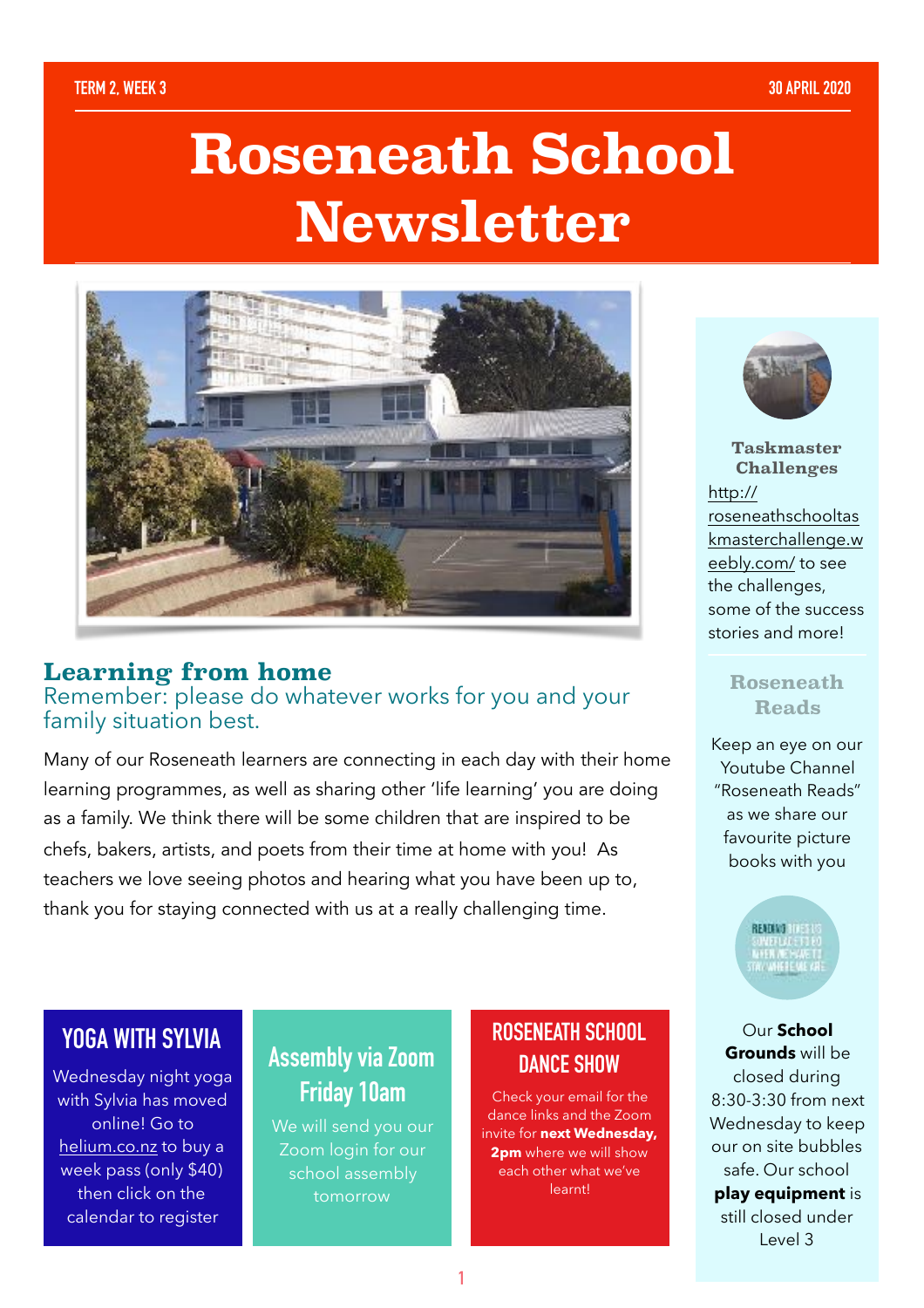#### Learning at Level 3

While the majority of you continue to work and learn from home, we now have Mirumiru Kōwhai (yellow bubble) on site at school. Late last week and early this week we had some staff on site, working hard for several days to set up for Level 3 and beyond. We have had the school thoroughly cleaned, and we have set up the school grounds and Aft classroom and bathrooms to ensure our school site is safe at Level 3.

You might find that you need to return to the workplace at some stage while we are at Level 3. If you find yourself in a position where you will not have an adult at home, and you are not able to extend your bubble to include another adult to care for your child, please



email me on principal@roseneath.school.nz. We need quite a bit of time to set up for our on site learners, so we would appreciate as much notice as you are able to give us!



Mirumiru Kōwhai are working on their home learning programme, connecting with their class teacher and classmates through Google Docs and Zoom just like those of you who are working from home. A huge shout out to Anne and Jenni who are supporting Mirumiru Kōwhai whilst also planning their own class' home learning programmes, and I'd also like to acknowledge all of our amazing Roseneath staff who are working hard from their bubbles to support the individual and class learning and our work as a wider

school community -getting extra resources to families, keeping our admin systems ticking over, planning and running our assemblies, sharing ideas, learning with each other, and much much more!

## **SCHOOL DEVICES**

If you find over that your child needs a device to access their learning, please email me and we will courier one to you. We know lots of you have been sharing one family device around all of the worker bees in your beehive!

As you know there are lots of delays with couriers at the moment, but we will try and get them to you as soon as we can.

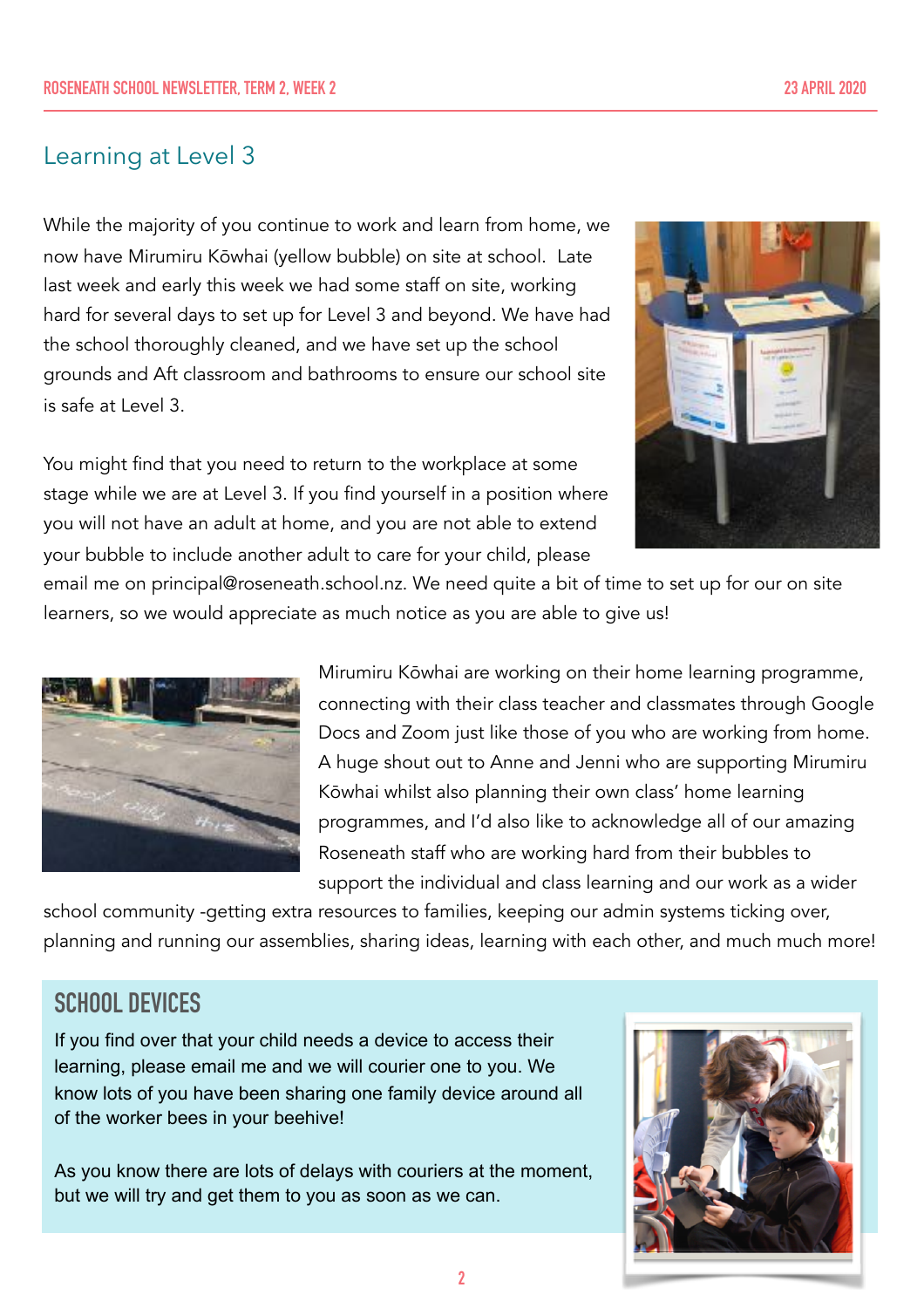## **Planning ahead: Moving to Level 2 and beyond**

At this stage we don't have a lot of detailed information about what learning at Level 2 will look like, but we will keep you informed as we receive more advice from the Ministry. As a staff, we have been doing some reading and thinking about how to support your children's wellbeing when they return, knowing that their lives have been very different from the 'norm' and also that school might still be different from usual. We are thinking about the routines and activities that we can still do that help us feel connected and safe, and to feel happy at school.

Before school reopens, we will try and tell you as much as we can so that you can talk about it with your children- for example we probably won't be able to have our usual assembly, but we will have an alternative way of sharing our learning. In the meantime, you might like to start thinking about a few other things to get your children ready for a return to school. You know your children best, and you will know the right thing to do for them- we thought we'd just share some things we are planning to do with our own families

Over the next few weeks, you might:

- Start winding up into a schedule that is a bit closer to the school day (I know we've been having quite loose bedtimes at our house so I will be trying to get a bit tighter on that!)
- Start talking about/practising the usual 'getting to school' morning routine so your child gets back into the habit of all those morning tasks in a timeframe.
- Do a pre-return check for headlice! Your pharmacy will have a range of treatment options for you
- Consider if your child needs to have time to practise some school specific things- like managing their drink bottle and packed lunch. You might talk through their current lunch preferences so you have the pantry supplies you need for the first week back.
- Start talking about the classmates and friends your child is looking forward to seeing again. You might like to get in touch with those families if you haven't over the lockdown time- reconnecting will help our children feel less anxious about coming back to school. If you don't have their direct contact details we can be your messenger! Just email me and I can forward it on.
- Answer the questions your child has about returning to school and what the new normal will be like- we might not know the answers yet, but feel free to email me if your child has specific wonderings and I can make sure we cover it.

### Staying Safe Online

At school we are able to monitor emails and content. The content filtering provided by the MoE's Network for Learning blocks inappropriate material and other internet threats, but is only available while using the school's network and will not extend to home or offsite internet connections. The Ministry of Education has organised some free web filtering for keeping your families safe online from home. Check out [www.switchonsafety.co.nz](http://www.switchonsafety.co.nz) For more advice on web safety - please visit [https://www.netsafe.org.nz/advice/staying-safe/](https://www.netsafe.org.nz/advice/staying-safe/?fbclid=IwAR30qA8f7w3w5xDgFYm_-WGnBbLFCOZiN0qcirPjlqumjFweZlytq4iznXo)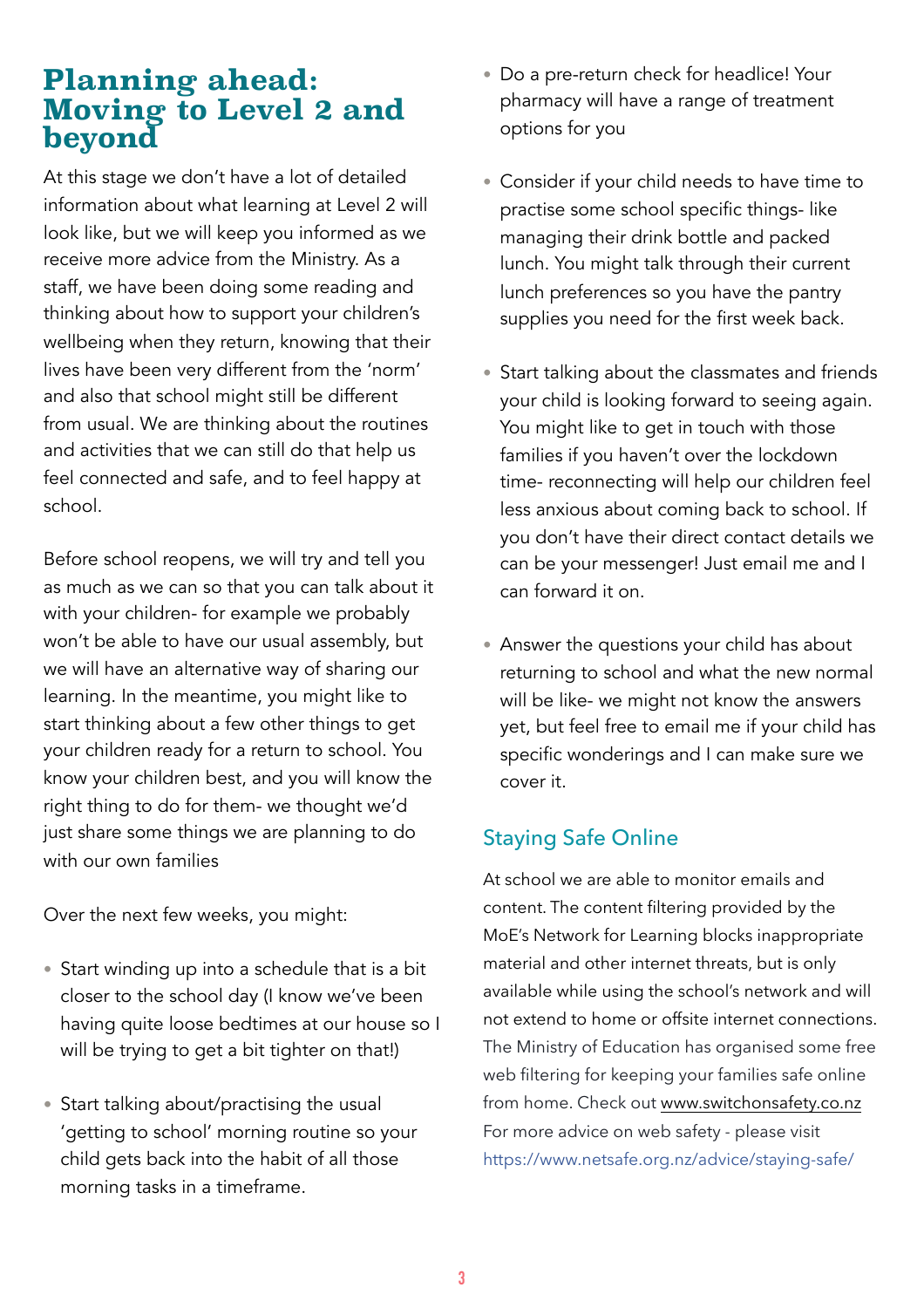#### A note from our Roseneath School Friends:

Kia ora Roseneath Whānau As we work our way back to level 3 (and hoping that we can move to level 2 soon afterwards) we know that plenty of us will be getting our businesses up and running again. Friends would like to put together a database of businesses so we can help support our school community by shopping locally.

Please send us your business name and a link to your website or business details by next Friday 24th April and we'll publish a list to share with you soon.

kate.harrison@roseneath.school.nz

We've also had a few families contact us to see if they can help families in the community that are struggling. While we collectively can't offer help by cooking or baking at this level, the fundraising team can certainly direct financial donations to whānau who we know need specific items at this time. Please email kate.harrison@roseneath.school.nz if you'd like to help.

We also wanted to extend a huge thanks to Adelle and the teachers for all their hard work pulling together all the at home learning and helping our kids feel connected. We really appreciate everything you do for our community.

#### Kia Kaha Roseneath!

#### Assembly Tomorrow: Friday 10am via Zoom

We are going to host another assembly on Zoom **tomorrow at 10am**. We will send the invite link and password and programme via email.

We hope families can access the link together using just one device/login per family as we have a limit of 100 people, and we ask that this assembly is just for our Roseneath School family bubbles (please don't share the link to wider friends and families outside of our community).

We will start with the karakia, and some singing and share some of our home learning.

It will be lovely to see you on screen if you can make it!

Following our Assembly, we will be holding a student council meeting via Zoom: we will email the invite to our student councillors separately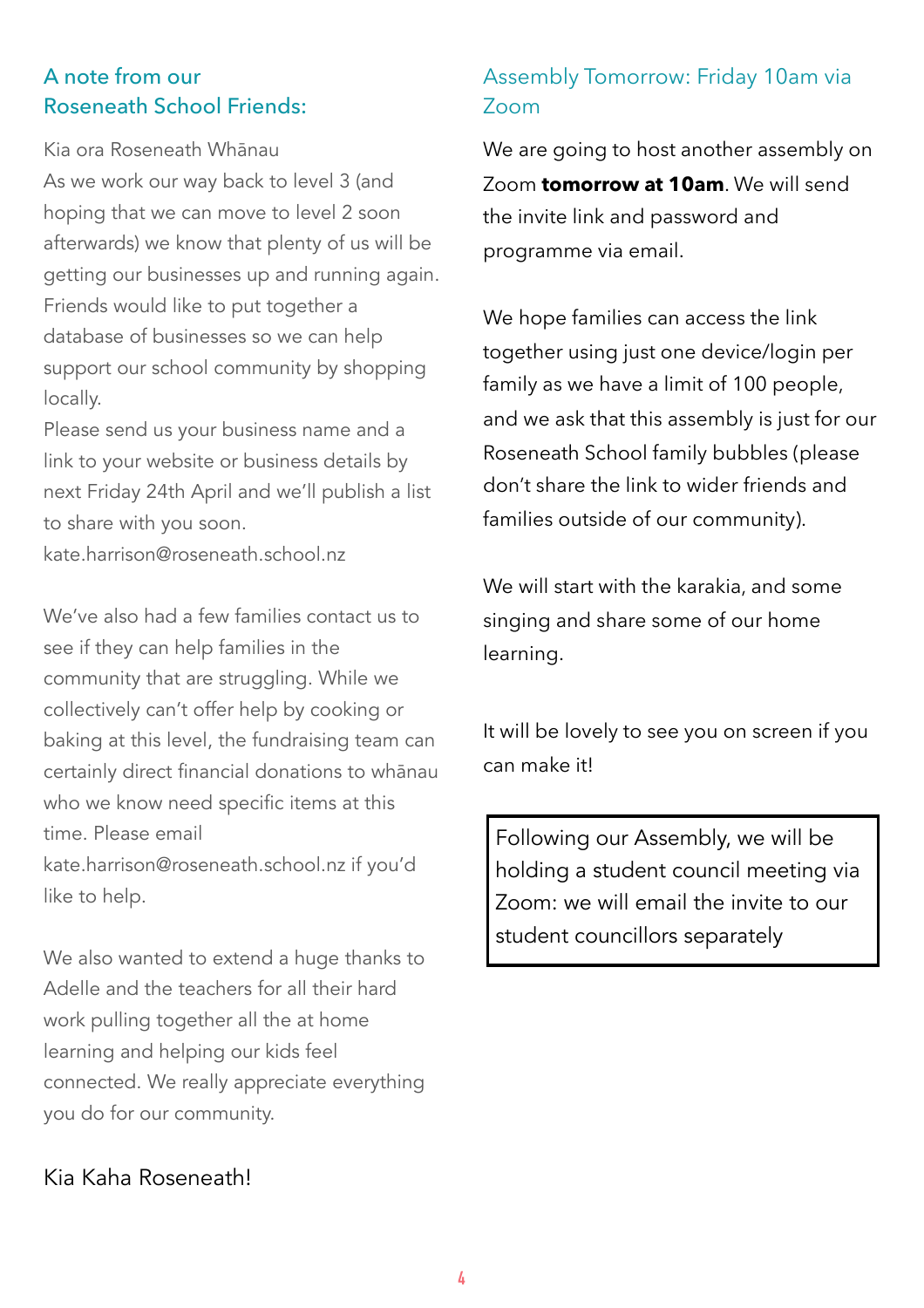## The Wonder of Dance

This term we are celebrating the Wonder of Dance.

We have a dance we can all learn this week, and we will have a whole school Zoom dance show next Wednesday at 2pm where we can show our moves! (We have emailed the Zoom invite for that already, so please get in touch if you didn't get an email earlier this week).

Here is the whole dance performed by Ezra and Dean at Dance Curriculum (Dean ran our lessons two years ago)

[https://www.youtube.com/watch?](https://www.youtube.com/watch?v=QO6der8d4L4) [v=QO6der8d4L4](https://www.youtube.com/watch?v=QO6der8d4L4)

Here is the lesson so you can learn it step by step:

[https://www.youtube.com/watch?](https://www.youtube.com/watch?v=9Nq5uFWDjlM&feature=youtu.be) [v=9Nq5uFWDjlM&feature=youtu.be](https://www.youtube.com/watch?v=9Nq5uFWDjlM&feature=youtu.be)

Stay safe, stay kind, and we will see you soon!

Ngā manaakitanga Adelle and the Roseneath Team

# Other Dance Opportunities from your living room: